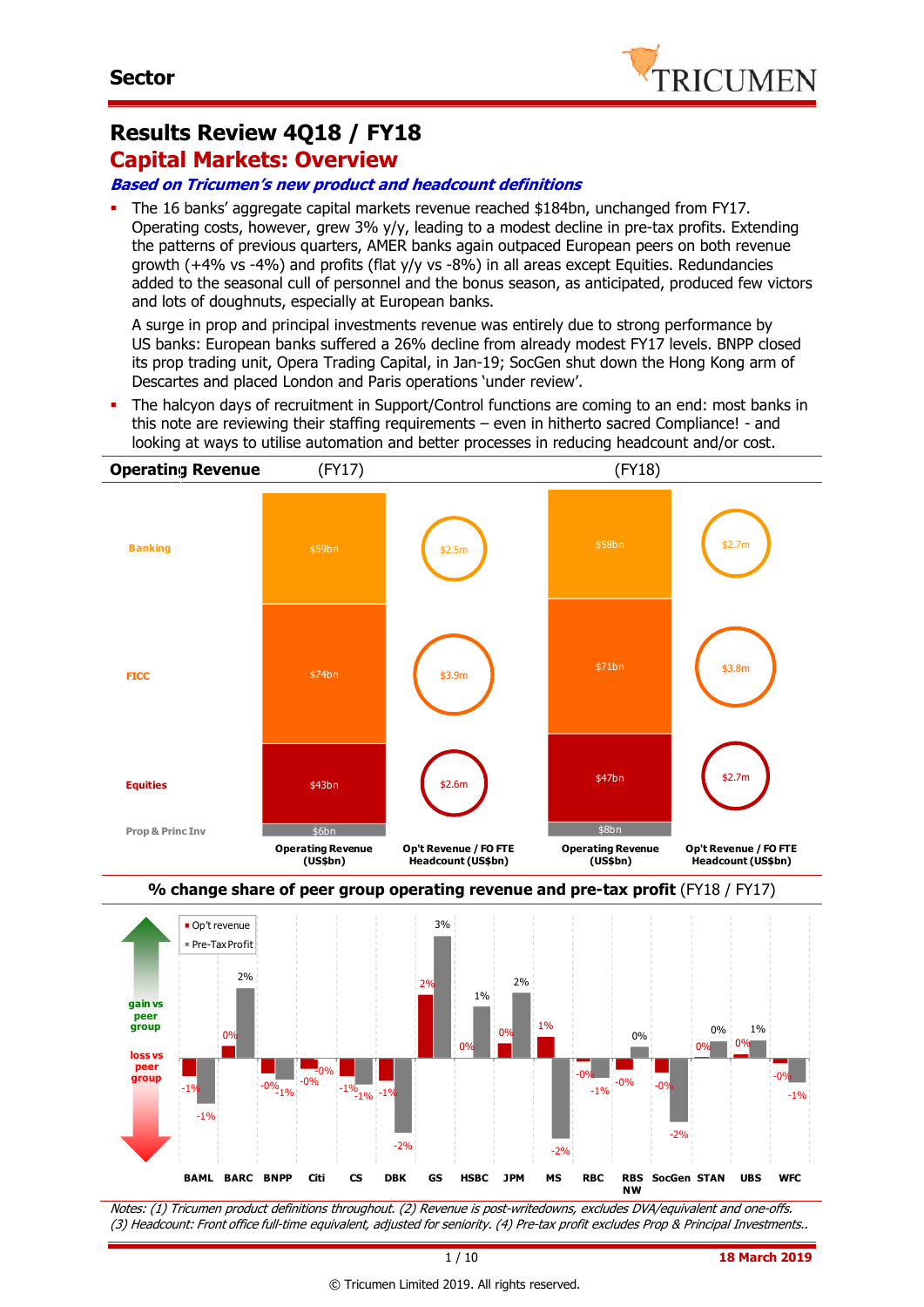

# **Capital Markets** (cont.)**: Banking**

 DCM bond issuance suffered the slowest full year and 4Q in several years: US high grade, global high yield and emerging markets (India, in particular) registered sharp declines. Loan syndication, however, reached record levels, mostly on acquisition-related financing and Americas.

European securitisation had a slow start in 2019 - not helped by market participants awaiting guidance on how to comply with the new STS framework, which came into effect on 17-Jan-19. Meanwhile, ABS structurers are moving away from multiple tranches to single-tranche and customised bilateral instruments, which technically fall outside the regulatory scope.

 In view of the US Government shutdown – which also impacted the IPO activity in January - ECM did reasonably well in 4Q18. On full-year basis, IPOs and converts outperformed. Unlike their European peers, the US leaders maintained their deal margins.

China's CSRC in Mar-19 scrapped existing limits on first day of gains for new IPOs – it will now allow price fluctuations of <20%; but same-day buying/selling of listed stocks will be restricted.

 Notwithstanding the slowdown in 4Q18, M&A/Advisory enjoyed a lucrative year, reporting \$4tn+ of volume. Private equity buyouts, cross-border and mega deals were particularly strong, as were European and the US volumes. Brexit – and the sterling devaluation that followed the 2016 referendum – appears to have encouraged a surge of inbound M&A from the US into the UK.



-1% -0% 0% -0%  $-1\%1\%$   $-1\%$ 1% 0%  $1\%$   $1\%$  $-0\%$   $-0\%$   $-0\%$ 0% 0% 0% 0%  $-0\%$   $-0\%$ -2% -1% 1% -2% -2% -1% 1% -1% -1% 0% **BAML BARC BNPP Citi CS DBK GS HSBC JPM MS RBC RBS NW SocGen STAN UBS WFC gain vs peer group loss vs p group**

Notes: (1) Tricumen product definitions throughout. (2) Revenue is post-writedowns, excludes DVA/equivalent and one-offs. (3) Headcount: Front office full-time equivalent, adjusted for seniority.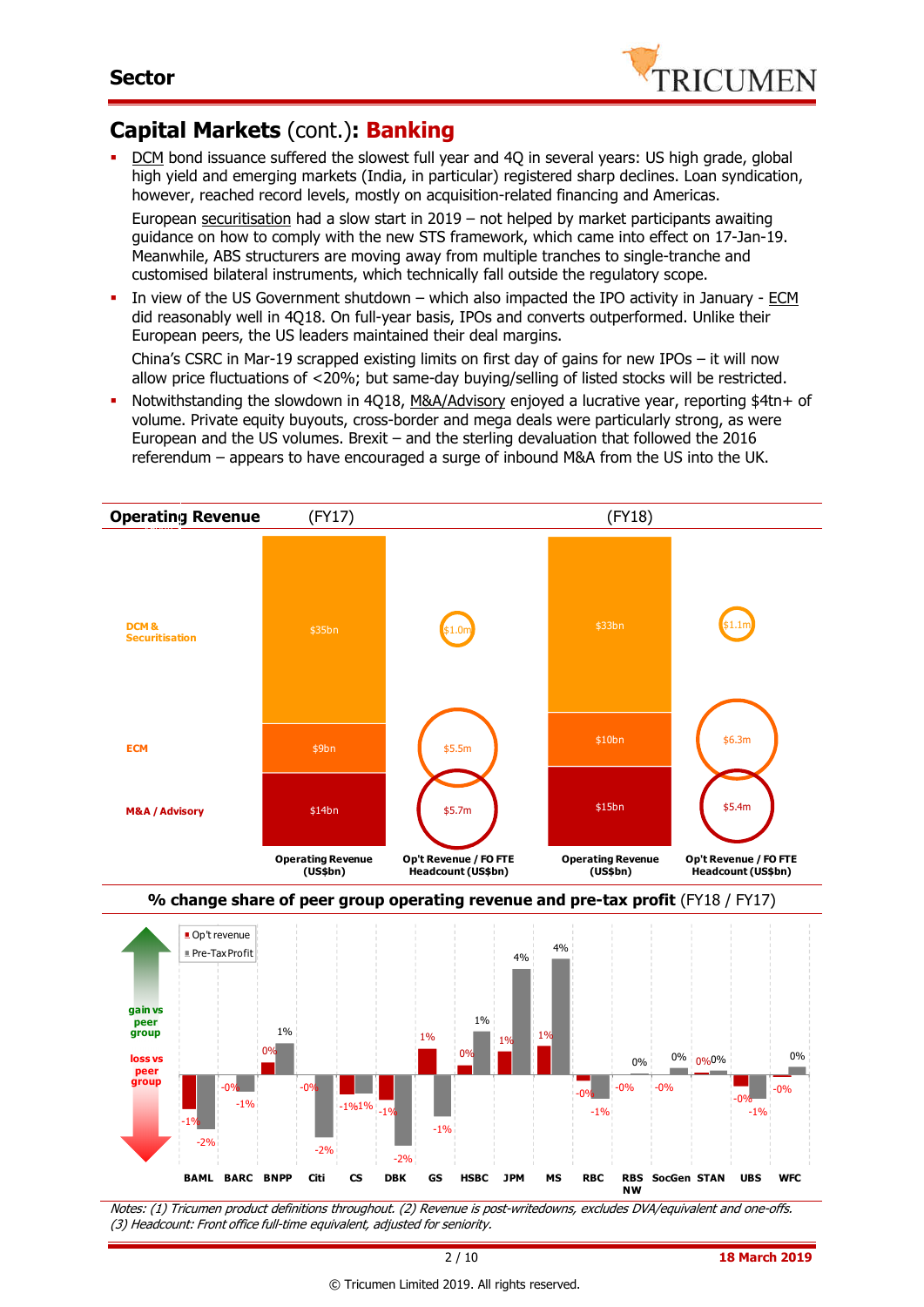

# **Capital Markets** (cont.)**: FICC**

- FX revenues were unchanged from FY17 as weakness in G10 spot was offset by comparably strong forwards and options. Emerging markets volumes jumped, especially in late 2018 and in LatAm. In Jan-19, ESMA called for an establishment of an EU-wide coordinated regulation of crypto assets and ICOs, including bringing cryptos within AML legislation. Also, the Basel Committee in Mar-19 set out minimum standards for financial institutions participating in the market.
- A decline in rates revenue was mostly caused by lower muni issuance in 4Q18 and segments in the flow markets e.g. Euro govies and JGBs. Options volumes grew, but volatile rate movements – and banks' exits - reduced the revenue opportunity.
- Credit revenue was hit by a drop in FY18 and 4018 in the US high yield and Europe; parts of APAC also weakened. In Mar-19, ISDA proposed that Credit Derivatives Definitions avoid 'narrowly tailored credit events' (or 'manufactured defaults') after high-profile scandals. GS, JPM, Apollo and others agreed to tie such events to real financial distress and help repair the reputation of CDS. Bloomberg will, from Apr-19, include renminbi bonds in its \$54tn Barclays Global Aggregate Index.
- After a long period of weakness, commodities surged in FY18 on strong energy, industrial metals and related products. Central banks' demand for gold jumped 74% vs FY17 (with Russia in the lead), but record levels of recycling *and* global production dampened the impact on price.







Notes: (1) Tricumen product definitions throughout. (2) Revenue is post-writedowns, excludes DVA/equivalent and one-offs. (3) Headcount: Front office full-time equivalent, adjusted for seniority. (4) Pre-tax profit excludes Prop & Principal Investments.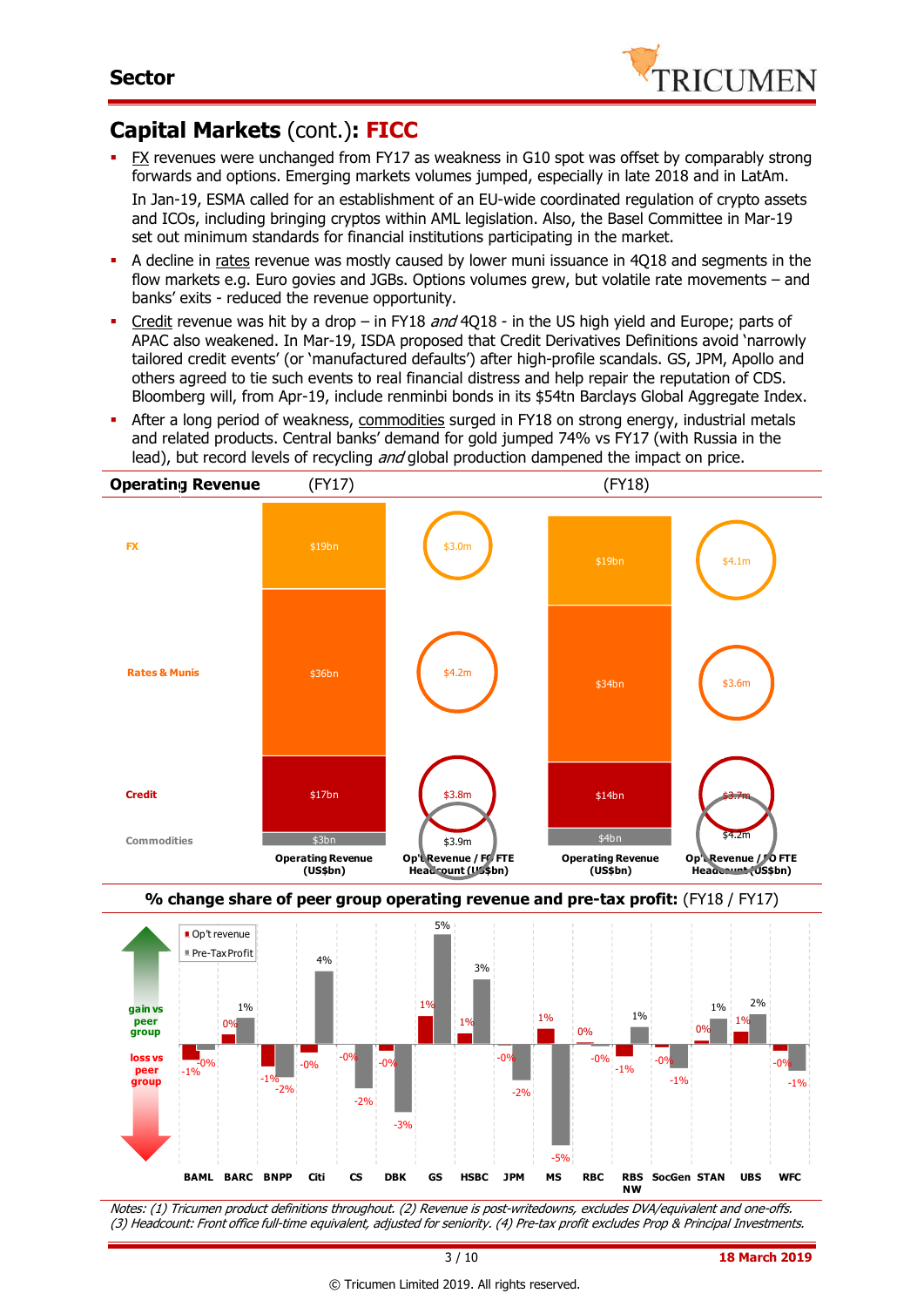

# **Capital Markets** (cont.)**: Equities**

 $-4%$ 

Op't revenue Pre-Tax Profit

**peer group**

 On full year basis, cash equity revenue jumped, driven by strong hi-touch markets in the US, APAC (Shanghai-HK bridge) and European hi-touch markets; APAC, though, stumbled in late 4Q18. European e-trading dropped, especially in 2H18, partly due to regulatory pressure on dark pools.

On a related note, periodic auctions – an alternative to MiFID-capped dark pools, which grew to 2% of all European stock trading since the introduction of MiFID in Jan-18 – is under scrutiny by EU regulators, some of which view it as an attempt to circumvent the new rules. Most institutional market participants agree that periodic auctions aid liquidity, offer an effective counterweight to HFTs – and usually offer better trade execution, the key reason for their popularity. Still, we expect additional regulation in the not-too-distant future, and hope that it will be less market-distorting than caps on dark pools.

- Equity derivatives revenues were unchanged versus FY17 as reduced opportunity in options particularly in the US - offset strong swaps market; regionally, APAC growth outstripped both the US and EMEA. Listed derivatives advanced vs FY17.
- **Operating Revenue** (FY18) (FY17) **% change share of peer group operating revenue and pre-tax profit** (FY18 / FY17)  $$10bn$  \$12bn \$12bn  $$22br$ \$22bn \$11bn \$14bn **Prime Services** \$20bn **EQ Der'v& Converts Operating Revenue (US\$bn) Operating Revenue (US\$bn) Op't Revenue / FO FTE Headcount (US\$bn) Op't Revenue / FO FTE Headcount (US\$bn) EQ Cash** \$3.0m \$4.6m \$1.2m \$3.6m \$4.5m \$1.5m 1% 1% -ሰ  $\mathbf{0}$  $-1\%$   $-1\%$ 0%  $-0\%$ 1% 1% 0% -0% 0%  $-1\%$   $-0\%$   $-0\%$   $1\%$   $-1\%$ 0% -2% 10%  $3\%$  2%  $4%$ 11% 5%  $\frac{6}{-1\%}$  -0% **gain vs peer group loss vs**
- Despite a modest fall in hedge fund AuM and US cash securities lending, prime services revenue grew at a healthy clip, driven by specialised financing and targeted client selection.

Notes: (1) Tricumen product definitions throughout. (2) Revenue is post-writedowns, excludes DVA/equivalent and one-offs. (3) Headcount: Front office full-time equivalent, adjusted for seniority. (4) Pre-tax profit excludes Prop & Principal Investments.

**BAML BARC BNPP Citi CS DBK GS HSBC JPM MS RBC RBS** 

-16%

**SocGen STAN UBS WFC**

-9%

**NW**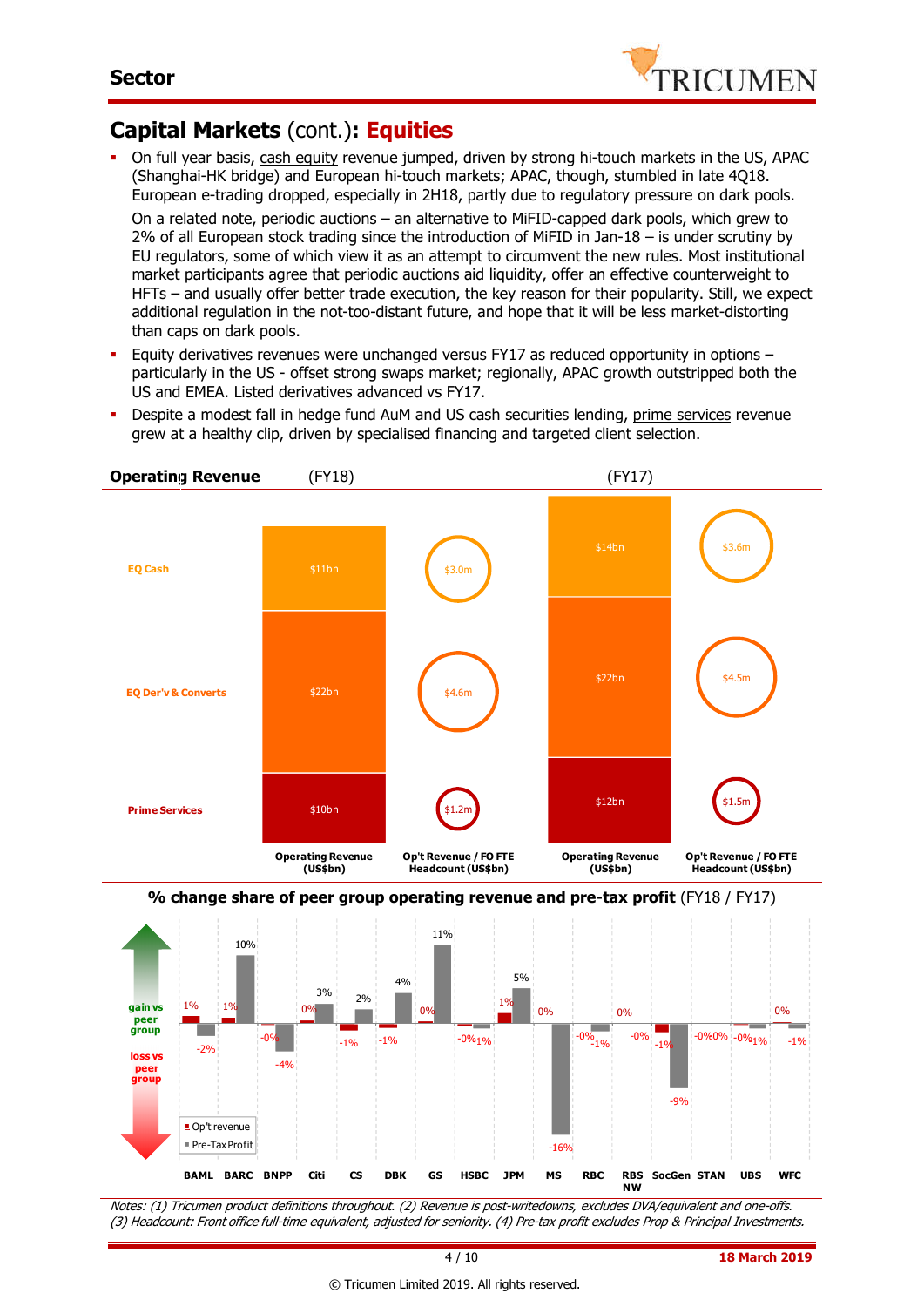

# **Commercial Banking & Treasury Services**

#### **New arrival: Barclays**

- Despite some margin compression, commercial lending grew in the US by c.4% y/y in FY18. Lending in major European economies declined 10% y/y due to a combination of tightening net interest margins and lower business volume. The US registered a sharp drop: the volume of new loans to businesses was down 20% y/y.
- In transaction banking, FY18 payment volumes grew 10% vs FY17, with APAC and AMER accounting for the majority of the uplift.

Technology investment has been a common theme in 2018; this, together with the quality of the client relationship offering has become *the* factor in clients' buying decisions. Many banks have also been looking at the integration of payment systems and processes serving business, SME, large cap and MNC clients. Cyber security has also been a growing concern for clients.

 Trade finance grew modestly in FY18, reversing the contraction seen in previous quarters. That said, APAC remains a concern, not least due to the ongoing uncertainty regarding the US-China trade talks.



© Tricumen Limited 2019. All rights reserved.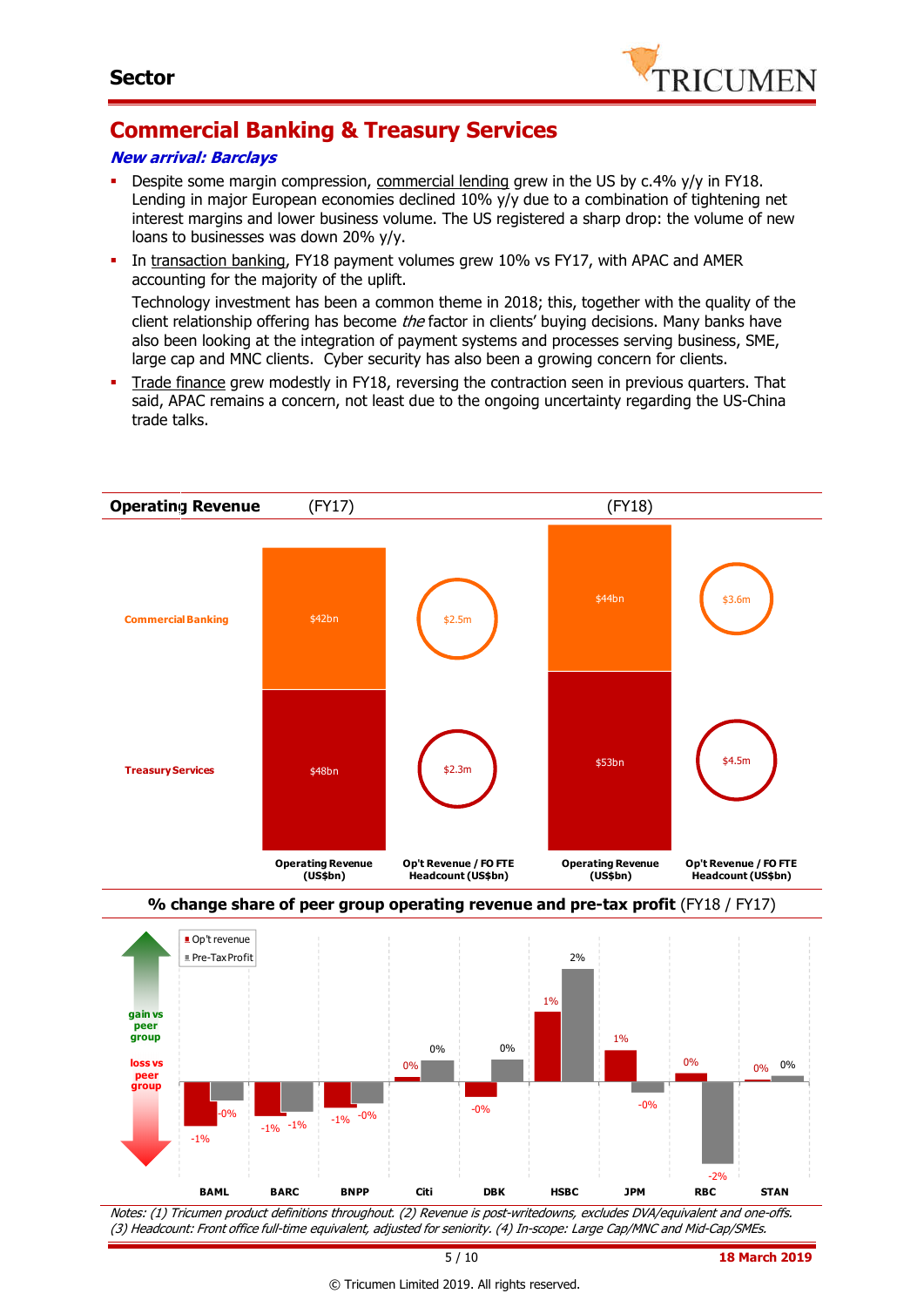

### **Wealth Management**

#### **New arrival: Royal Bank of Canada**

 Despite the spike in volatility in 4Q18 – caused largely by US-China tensions and the normalisation of The Fed's monetary policy, but also Brexit and the US Government shutdown – the FY18 operating revenue for banks featured here grew 4% to \$101bn on higher margins and loan volumes.

Heavy hiring (at least until the 4Q18 sell-off) and considerable tech investment led to a modest growth in costs; but the resulting pre-tax profit was still up a very respectable 8% y/y, heavily skewed in favour of European banks – their FY18 pre-tax profit jumped 20% y/y, compared to mere 2% for North America peers.

 Trends likely to shape 2019: (1) continued popularity of ESG investments – increasingly driven by large institutional investors; (2) a modest shift away from robo- and back to human advisors – assuming the market volatility persists; but also (3) more visible differentiation between the quality of model portfolios on offer; (4) more outsourcing/networking via platforms.

On a related note, in APAC, banks are reporting an increase in discretionary mandates - and a very profitable and recurrent revenue stream – from (U)HNWIs. There is plenty of room for further growth: according to a large market participant, only 8% of APAC portfolios are discretionary, compared to 30%+ in Europe. Market leaders - CS and UBS among them - have already recorded c.20%+ annual growth in this area.







Notes: (1) Tricumen product definitions throughout. (2) Revenue is post-writedowns, excludes DVA/equivalent and one-offs. (3) Headcount: Front office full-time equivalent, adjusted for seniority.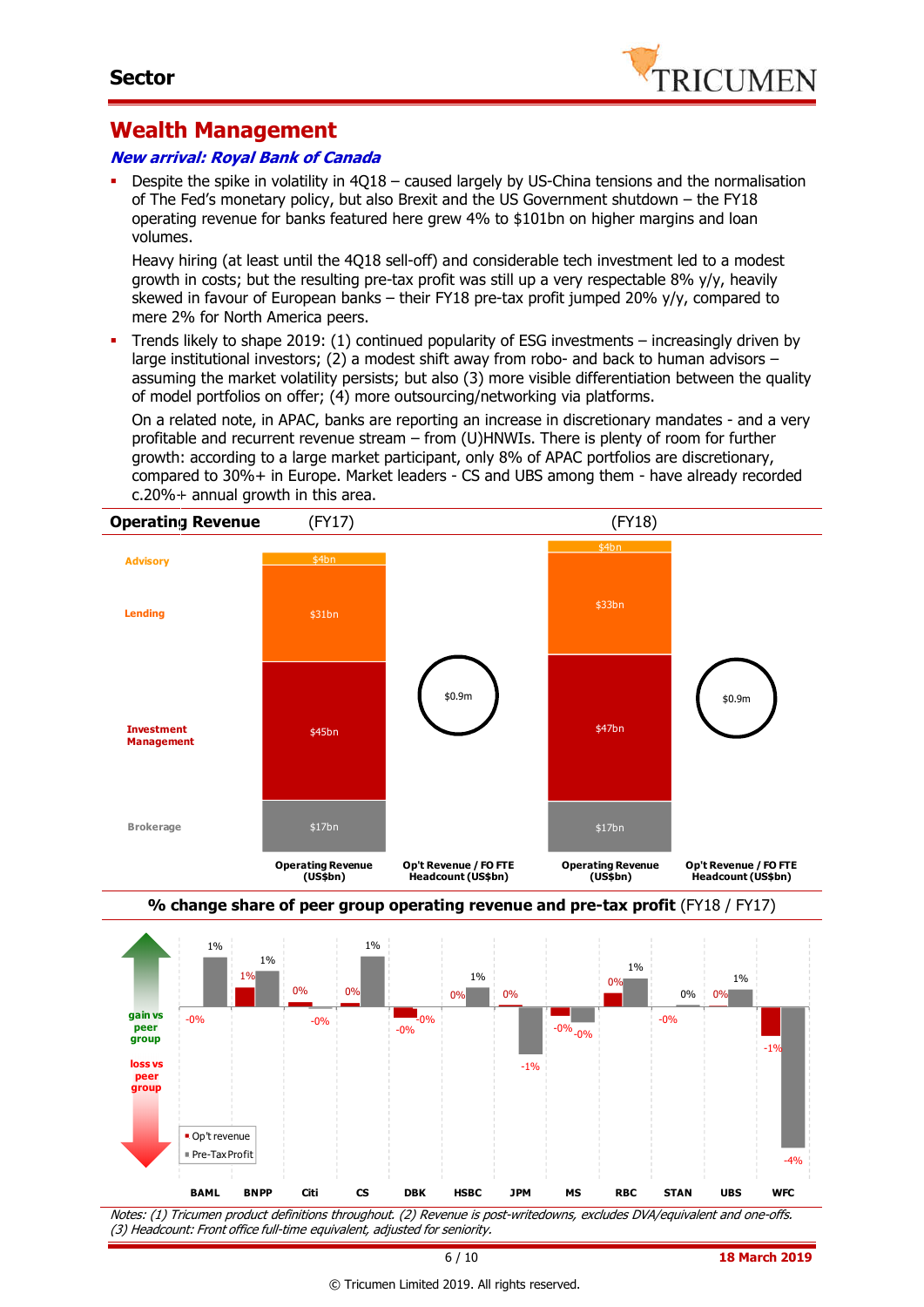

## **Revenue dynamics**

|                              | BAML                    | <b>BARC</b> | <b>BNPP</b> | Citi               | <b>CS</b> | <b>DBK</b> | GS | <b>HSBC</b> | <b>JPM</b> | МS     | <b>RBC</b> | RBS NW | SocGen             | <b>STAN</b>        | <b>UBS</b>         | <b>WFC</b>         |
|------------------------------|-------------------------|-------------|-------------|--------------------|-----------|------------|----|-------------|------------|--------|------------|--------|--------------------|--------------------|--------------------|--------------------|
| Capital Markets              | ∾                       | ♠           | ∾           | 겨                  | ∾         | ∾          | 合  | み           | ⋝          | ♠      | ⋝          | Д      | ∾                  | ↗                  | ⇗                  | $\sim$             |
| Banking                      | Д                       | ∾           |             | ∾                  | л         | д          | ⋝  |             |            |        | л          |        |                    | 4                  | л                  | ∾                  |
| <b>DCM Bonds</b>             | U                       | ഷ           | ∾           | J                  | U         | ഷ          | J  | ♠           | Д          | U      | ഷ          | ഷ      | J                  | $\mathbf{\hat{y}}$ | J                  | $\mathbf{\hat{M}}$ |
| DCM Loans                    | U                       | J           | ⇑           | M                  | U         | U          | U  | J           | ⇘          | ⋝      |            | U      |                    |                    |                    | ഷ                  |
| Securitisation               | ⊼                       | ⇑           | ⇧           | Д                  | U         |            |    |             |            |        |            |        | J                  |                    |                    |                    |
| ECM                          |                         | ഷ           | ∾           | 겨                  | 对         |            | Ωñ |             |            |        |            |        |                    |                    |                    |                    |
| M&A / Advis                  | ∾                       | ⋝           | $\sim$      |                    |           |            |    |             |            |        | $\sim$     |        | ⊼                  | ⋝                  | Σ                  | U                  |
| Markets                      | ⋝                       | ♠           | ŋĵ.         |                    | $\sim$    | $\sim$     |    |             |            |        | Σ          | Д      | $\sim$             |                    | ۵                  | ∾                  |
| <b>FICC</b>                  | $\overline{\mathsf{S}}$ | ⋝           | Д           | ⋝                  | ⋝         | ↬          | ≏  | ⋝           | ⋝          |        | ⋝          | J      | $\mathbf{\hat{M}}$ | ↗                  | ↷                  | $\mathbf{\hat{y}}$ |
| <b>FX</b>                    | ∾                       | ഷ           | ⇩           | $\mathbf{\hat{y}}$ | J         | ഷ          | ⋒  | $\sim$      | ∾          | ∾      | J          | U      | €                  | ∾                  | $\mathbf{\hat{M}}$ | ↬                  |
| Rates & Munis                | 对                       | ⇗           | ⇩           | $\sum$             | ഷ         | ⇗          |    |             |            |        | 运          | U      |                    |                    |                    | ⇘                  |
| Credit                       | U                       | ഷ           | $\sim$      | J                  | Σ         | U          |    |             |            |        | ⋝          | J      | Σ                  | J                  |                    | U                  |
| Commodities                  | U                       |             | IJ,         | J,                 | J         |            |    | ∾           |            |        | ∾          |        | л                  | ∼                  | ∼                  |                    |
| Equities                     | ۰                       | ≏           | $\sim$      | ⋝                  | J         | J          | 运  | J           |            | Σ      | ഷ          |        | л                  | ∾                  | $\mathbf{M}$       | ۰                  |
| EQ Cash                      | ∾                       | J           | ⇩           | ⇗                  | ⇩         | ⇑          | ⇑  | J           |            | ∾      | ഷ          |        | ∾                  |                    | ∾                  | ∾                  |
| EQ Der'v & Conv't            |                         | ⇑           | Σ           | 겨                  | J,        | U          | ↬  | ↬           |            | ∾      | 겨          |        |                    |                    |                    |                    |
| <b>Prime Services</b>        | J                       | ∾           | J           | J,                 |           | J,         | ள  | J           | ⊕          | ∾      | J          |        | J,                 | л                  | л                  |                    |
| Prop & PI                    |                         |             | д           |                    | π         |            | π  | Д           | τ          | J.     |            |        | π                  |                    |                    |                    |
| Comm Bank / Treas Serv       |                         | щ           | ╱∼          | $\lambda$          |           | λ          |    | ≙           | ♦          |        | ⊕          |        |                    | G                  |                    |                    |
| Comm Bank                    |                         |             | ∾           |                    |           |            |    |             |            |        |            |        |                    |                    |                    |                    |
| <b>Treas Serv</b>            |                         | Л,          |             |                    |           |            |    |             |            |        |            |        |                    |                    |                    |                    |
| Wealth Management            | ∽                       |             |             |                    | ╱         | Д,         |    |             |            |        |            |        |                    |                    |                    |                    |
| Advisory                     | ⇑                       |             | ≏           | 合                  | ↗         | ⋝          |    | 습           | J          | $\sim$ | ⋝          |        |                    |                    | Σ                  | ⊼                  |
| Lending                      |                         |             |             | ⇮                  | ⋝         | J,         |    |             |            | Σ      |            |        |                    |                    | Σ                  | ↬                  |
| <b>Investment Management</b> |                         |             |             | ᇬ                  | ഷ         |            |    |             |            | ⋝      |            |        |                    |                    |                    |                    |
| Brokerage                    |                         |             |             | ⋝                  |           |            |    |             |            | J,     |            |        |                    |                    | ∾                  |                    |

#### **FY18/FY17 (Operating revenue, % change, US\$, Global Level 1)**

Source: Tricumen. Notes: (1) Tricumen product definitions throughout. (2) Arrows show % change in revenue vs peers. Up- /down-arrows: top-/bottom-quartile. (3) Operating revenue is post-writedowns, excludes DVA/equivalent and one-offs. (4) Commercial/Transaction Banking includes Large Cap/MNC and Mid-Cap/SMEs.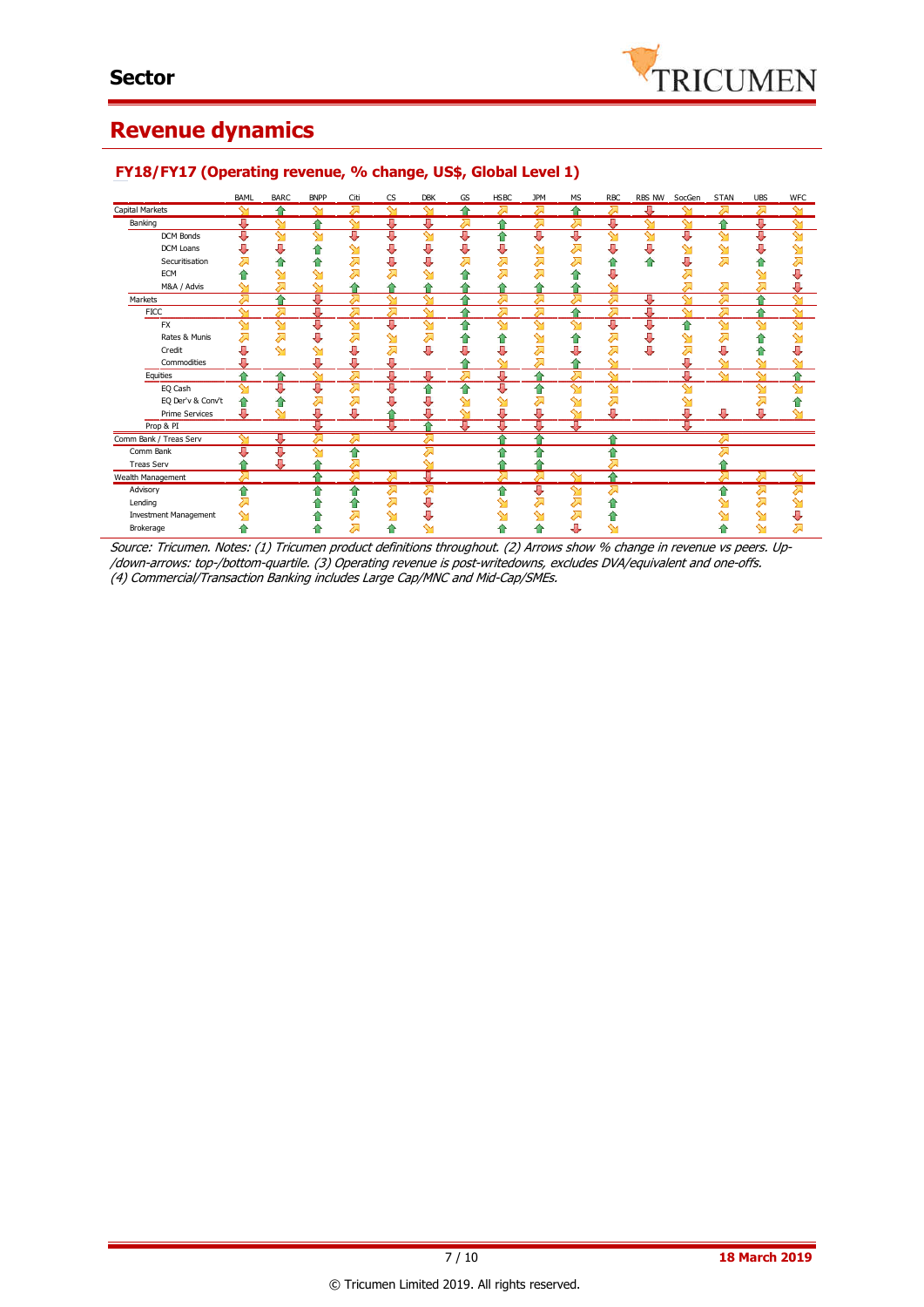

# **Operating cost / income** (US\$, Global Level 1)







#### **Commercial Banking / Treasury Services Wealth Management**



Source: Tricumen. Notes: (1) TRIC product definitions, standard deviation, product Level 1; (2) Operating expenses exclude one-off non-operational items, insurance-related benefits & claims, and credit expense/recovery/NPL provisions. Capital expenditure is included as accrued. Litigation expense is allocated to front-line units. (3) positive values = outperformance; negative values = underperformance, relative to the peer group featured in this report; (4) missing values = not included in ongoing coverage or a bank is not a significant competitor in this market; (4) outliers are excluded.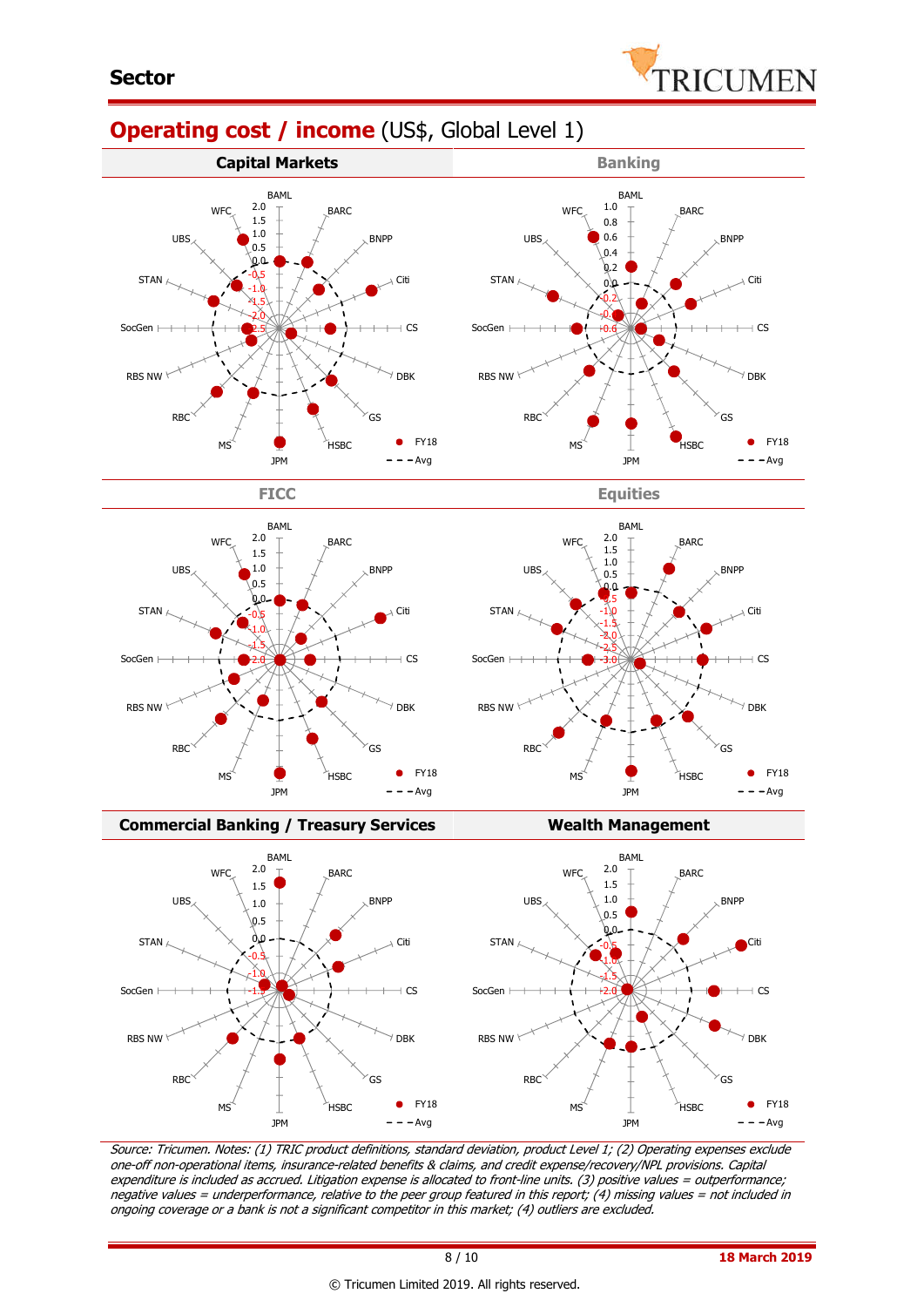

**BARC** 

BNPP

Citi

 $+$  CS

DBK

 $\bullet$ 

FY18  $-Avg$ 

GS

**HSBC** 

# **Operating Revenue / Front Office FTE** (US\$, Global Level 1)









JPM

-1.5 -1.0  $-0.5$  $0.0$  $0.5$ 1.0 1.5 2.0 2.5 BAML

MS

**WFC** 



#### **Commercial Banking / Treasury Services Wealth Management**



Source: Tricumen. Notes: (1) TRIC product definitions, standard deviation, product Level 1; (2) positive values <sup>=</sup> outperformance; negative values = underperformance, relative to the peer group featured in this report; (4) missing values = not included in ongoing coverage or a bank is not a significant competitor in this market; (4) outliers are excluded.